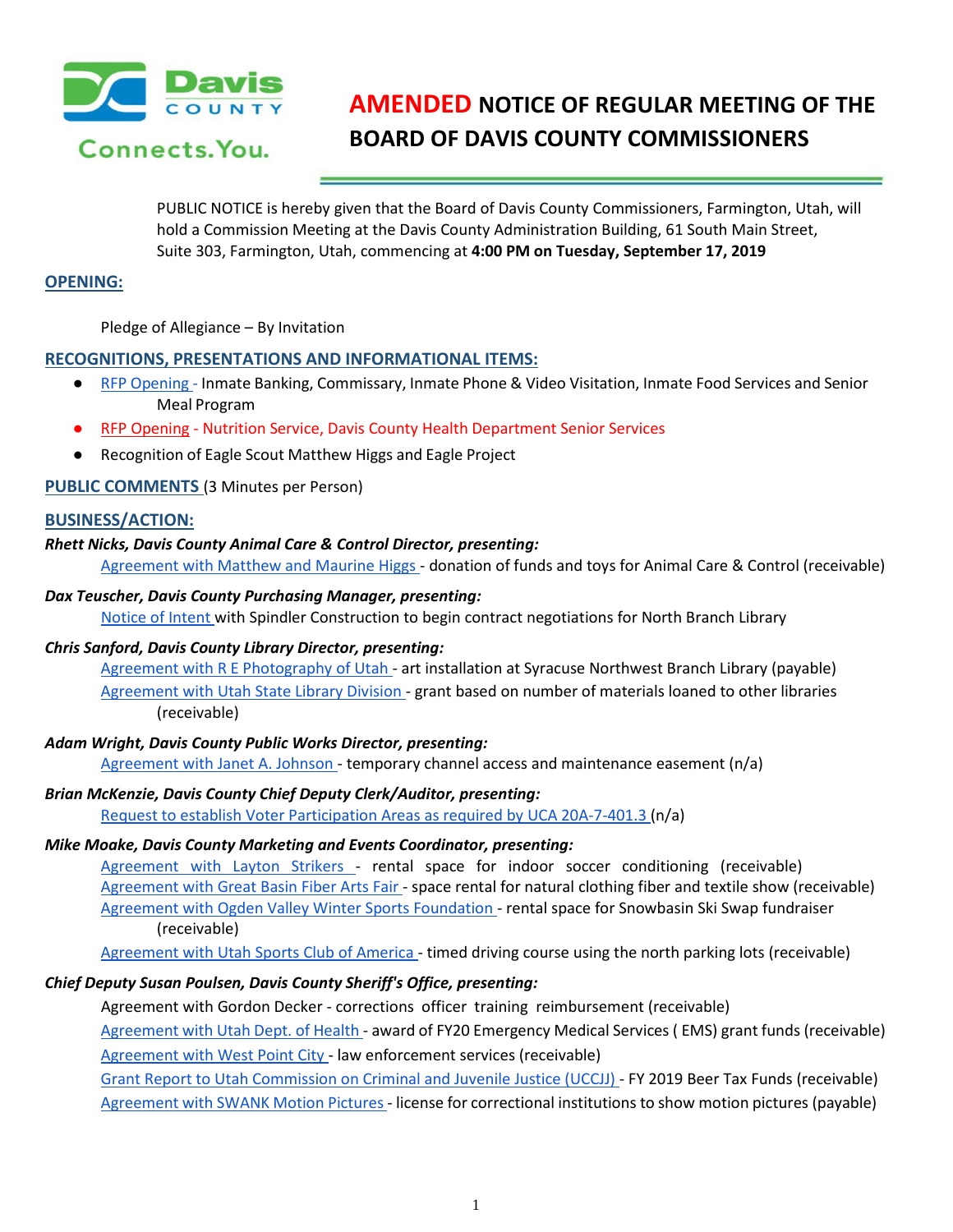## *Brian Hatch, Davis County Health Director, presenting:*

[Qualified Entity Agreement and Application with Bureau of Criminal Investigation -](https://drive.google.com/a/co.davis.ut.us/file/d/1wzUQ_7_-rqG_EclehbLpwjgbh73RoG9J/view?usp=drivesdk) allow background checks on personal care attendants through Veteran Directed Care Program (payable)

[Agreement with Bountiful Historical Foundation -](https://drive.google.com/a/co.davis.ut.us/file/d/12SH9dvKfq4laViCqtjEt-IP3dGOZ5cZ4/view?usp=drivesdk) utilize bus to transport citizens to various locations as part of the Historical Homes Tour (receivable)

[Amendment with Corp. for National & Community Service -](https://drive.google.com/a/co.davis.ut.us/file/d/1mtjQSFU5-uuNXu1s_mcrhSRa3MQe47aI/view?usp=drivesdk) additional FY19 funding for the Retired & Senior Volunteer Program (RSVP) (receivable)

[Agreement with Utah Department of Health -](https://drive.google.com/a/co.davis.ut.us/file/d/1orhRK2JkFaTgGqG33rOp7lBTH6a340RT/view?usp=drivesdk) FY20 funding of Public Health Emergency and Healthcare Preparedness Programs (receivable)

[Amendment 1 with Worldwide Environmental Products, Inc. -](https://drive.google.com/a/co.davis.ut.us/file/d/17tw2L2-axTrLUggZBnO1S7EI7YZjKEF-/view?usp=drivesdk) provide Inspection x Maintenance Program Support and Lease of Property (payable)

## *Mack McDonald, Davis County Facilities Director, presenting:*

[Agreement with Clearfield Junction LLC -](https://drive.google.com/a/co.davis.ut.us/file/d/1dzpbYSaqwFag9lZANLiPo7jYgMwLAWZ9/view?usp=drivesdk) Declaration of Covenants, Conditions and Restrictions for Clearfield Junction Subdivision and North Branch Library

[Interlocal Cooperation Agreement with Syracuse City -](https://drive.google.com/a/co.davis.ut.us/file/d/1GPqLUA3S2Dggs0nmyUQ_FR02e6ulfK3O/view?usp=drivesdk) asphalt removal and replacement surrounding Syracuse Northwest Branch Library (payable)

[Agreement with Morgan Pavement Maintenance -](https://drive.google.com/a/co.davis.ut.us/file/d/11Pacq2rSaPW5EGGlrKqQtDmE1Oiceo8W/view?usp=drivesdk) asphalt preventative maintenance and repairs and various County facilities (payable)

*Tony Thompson, Davis County Property Manager, presenting:*

[Request approval of Temporary Access License for Creekside Elementary School -](https://drive.google.com/a/co.davis.ut.us/file/d/1dRJvT8FTbo4_cT_RkbQJINoiKTbOeVQO/view?usp=drivesdk) access to Mutton Hollow Basin

#### *Jeff Oyler, Davis County Planning Manager, presenting:*

[Resolution approving interlocal agreement with Centerville City -](https://drive.google.com/a/co.davis.ut.us/file/d/11GARcyrKXC5fpizVWH6dXO28JaVGgm25/view?usp=drivesdk) Prop 1 grant funding for the South Frontage Road Bike Lane project (payable)

[Resolution approving interlocal agreement with West Point City -](https://drive.google.com/a/co.davis.ut.us/file/d/12hVDVrLZEeaDILJN9SiFkl8DwgNBenrn/view?usp=drivesdk) Prop. 1 grant funding for the Emigrant Trail Phase 4 project (payable)

[Agreement with U S Dept. of Housing and Urban](https://drive.google.com/a/co.davis.ut.us/file/d/1H_DcI4eS871e9BVM_jzf-5Zm2eQH_tLK/view?usp=drivesdk) Development (HUD), Region VIII - approval of application and certifications of Annual Action Plan (receivable)

# *Curtis Koch, Davis County Clerk/Auditor, presenting:*

[Resolution for consideration of approval for budget appropriation of contingency funds](https://drive.google.com/a/co.davis.ut.us/file/d/1RquCg_yGhkv6m0qccZ8Nvhs06yi8Lk0S/view?usp=drivesdk)

## *Commissioner Stevenson, presenting:*

[Amendment with Hunter and Company Communications LLC -](https://drive.google.com/a/co.davis.ut.us/file/d/1HtktEf9YuJbPilKhnOdyS5kr4ddlHQbH/view?usp=drivesdk) extend consulting strategic services agreement (payable)

## *Commissioner Elliott, presenting:*

[Consideration of application made to Davis County Legislative Body, under UCA 59-2-1347 -](https://drive.google.com/a/co.davis.ut.us/file/d/1JevYktsVaV2hryV0uYrfZcCM5LGobVsu/view?usp=drivesdk) adjustment or deferral of property tax ID #10-306-0220 (payable)

[Consideration](https://drive.google.com/a/co.davis.ut.us/file/d/1Lkcp7VNnvaLTdN47GHJ4QuZwelOb7Xn9/view?usp=drivesdk) of application made to Davis County Legislative Body, under UCA 59-2-1347 - adjustment or deferral of property tax ID# 10-197-0205 (payable)

# **BOARD OF EQUALIZATION:**

Property Tax Register

# **CONSENT ITEMS:**

- Check Registers
- Indigent Abatement Register
- Meeting Minutes Special Public Meeting August 9, 2019 and Work Session September 3, 2019